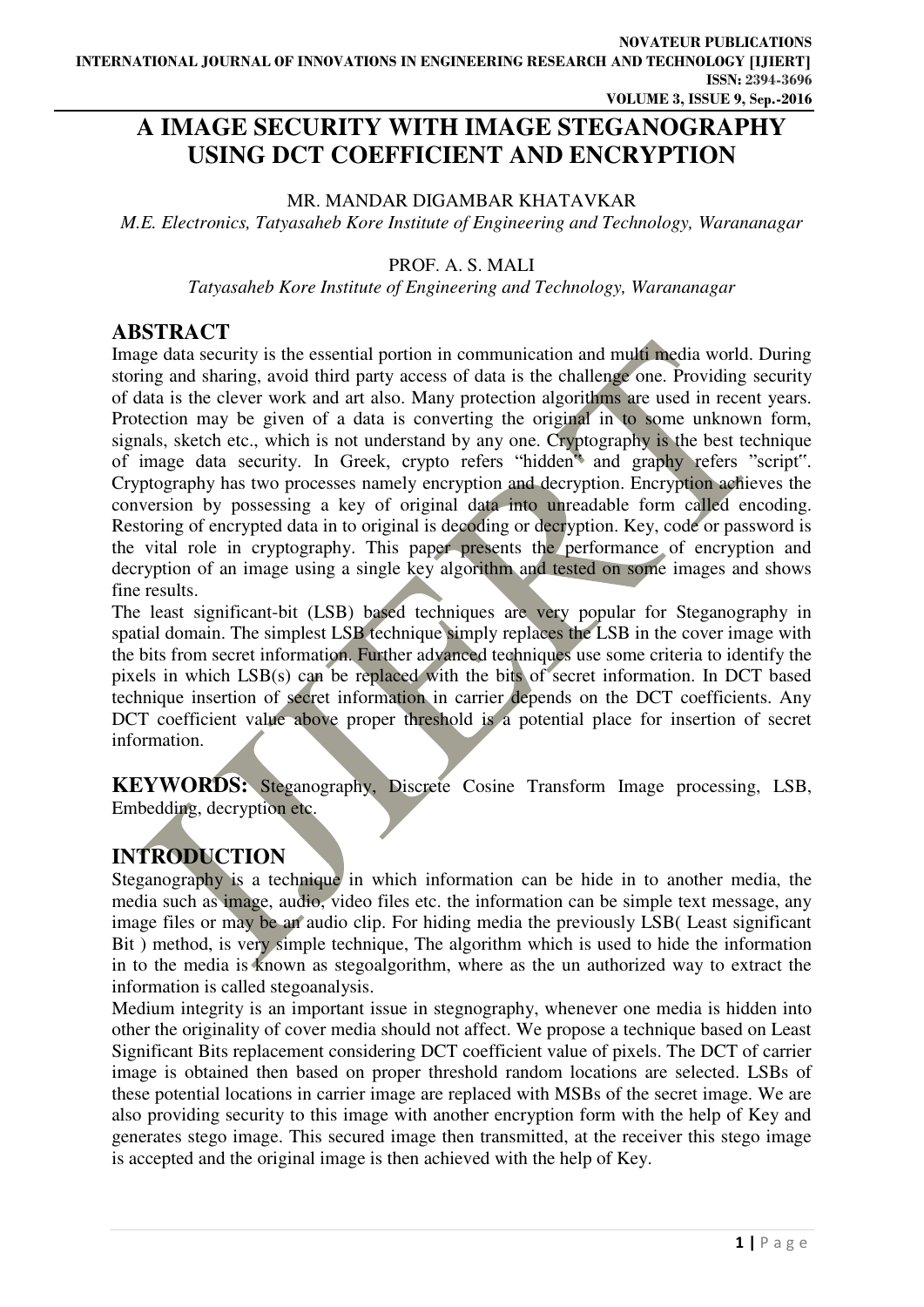The Discrete Cosine Transform (DCT) transforms the image from spatial domain to frequency domain. It separates the image into spectral sub-bands with respect to its visual quality, i.e. high, middle and low frequency components.

## **STEGANOGRAPHY TECHNIQUE**

Embedding is process in which information is hiding into another media. The media may be image, audio, video, or text itself. In this process the information image is embedded in cover image which create a stego image, to make it more secure the information to be hide is first encoded by a certain key image then it is hide into cover image.



**Fig.2 Classification of Steganography** 

**TEXT STEGANOGRAPHY**: Text steganography is representation of Information message to human readable but not relevant form, it can be achieved by formatting text, paragraphs etc.

The information can also be represented by coding scheme.

The Format based method is one of text steganography method

**IMAGE STEGANOGRAPHY:** Images are the most popular cover objects used for steganography. Image steganography techniques can be divided into two groups: those in the Image Domain and those in the Transform Domain. In the domain of digital images many different image file formats exist, most of them for specific applications. For these different image file formats, different steganographic algorithms exist. Image – also known as spatial – domain techniques embed messages in the intensity of the pixels directly, while for transform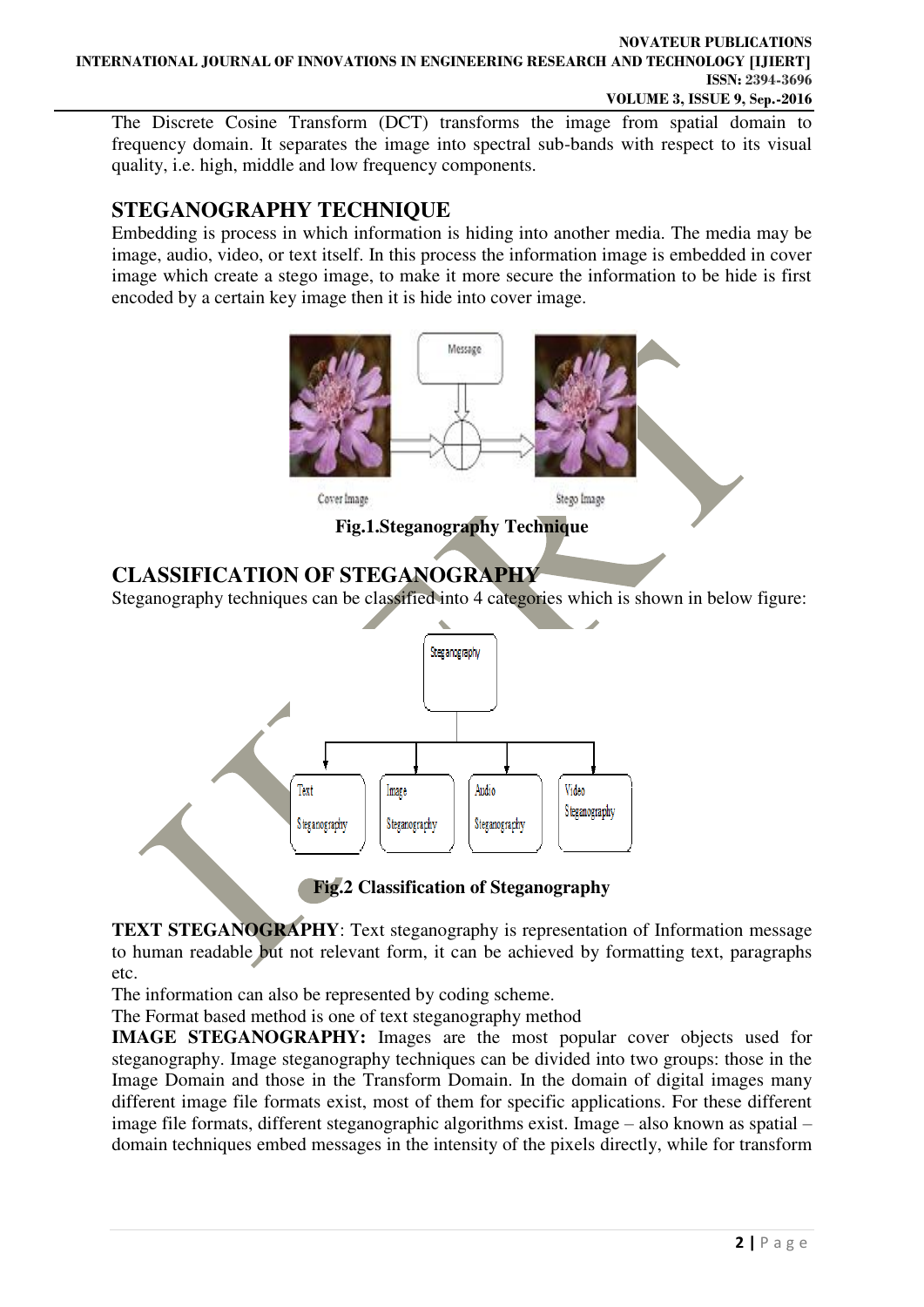also known as frequency domain, images are first transformed and then the message is embedded in the image. LSB is one of famous technique.

**AUDIO STEGANOGRAPHY:** The basic model of Audio steganography consists of Carrier (Audio file), Message and Password. Carrier is also known as a cover-file, which conceals the secret information. Message is the data that the sender wishes to remain it confidential. Message can be plain text, image, audio or any type of file. Password is known as a stegokey, which ensures that only the recipient who knows the corresponding decoding key will be able to extract the message from a cover-file. The cover-file with the secret information is known as a stego-file.

**VIDEO STEGANOGRAPHY:** In this Steganographic scheme secret data's are embedded the I frame with maximum scene change and macro blocks of P and B frames based on motion vectors with large magnitude. To enlarge the capacity of the hidden secret information and to provide an imperceptible stego-image for human vision, tri-way pixelvalue differencing (TPVD) algorithm is used for embedding. Steganography in video can be divided into two main classes. One is embedding data in uncompressed raw video, which is compressed later. The other, tries to embed data directly in compressed video stream. The problem of the former is how to make the embedded message resist video compression. But because the video basically exists in the format of compression, the research of the latter is more significant.

### **LITERATURE SURVEY**

In Feb 2012 Hardik Patel, Preeti Dave, mentions Steganography Technique Based on DCT Coefficients in which the image is hided in cover image by replacing least significant bit of cover image with most significant bit of image to be hide, only to the position where value of coefficient is less, also retrieve that hidden image.[1]

In Oct 2014 Encryption and decryption attain by single key is the previous finest technique of image security. Single key assigned for image encryption and it is encoded. Then the key is send via secure way for decryption purpose. Subsequently the key is safely received and apply decryption process and obtain original image.[2]

In may 2003 Niels Provos And Peter Honeyman *University of Michigan* have mention two different ways of hiding data in to cover image, in sequential method the data is hided in sequential manner by replacing least significant bits of cover image also the F5 algorithm. F5 uses subtraction and matrix encoding to embed data into the discrete cosine transform (DCT) coefficients.[3]

In 1999 Neil F. Johnson Sushil Jajodi George Mason University informs S-Tools for Windows is the most versatile steganography tool of all that we tested. Version 3 includes programs that process GIF and BMP images and audio WAV files. S-Tools will even hide information in the "unused" areas on floppy diskettes. Version 4 incorporates image and sound file processing into a single program. In addition to supporting 24-bit images, S-Tools also includes encryption routines with many options, also Masking and filtering techniques, usually restricted to 24-bit and gray-scale images, hide information by marking an image, in a manner similar to paper watermarks. Watermarking techniques may be applied without fear of image destruction due to lossy compression because they are more integrated into the image.[4]

In Jul 1999 Fabien A. P. Petitcolas, Ross J. Anderson and Markus G. Kuhn did Information survey in which different information hiding techniques are mentioned, like covert channel, anonoymity, stegnography, and copy right making. In stegnography Security through Obscurity, Camouflage, Hiding the Location of the Embedded Information. [5]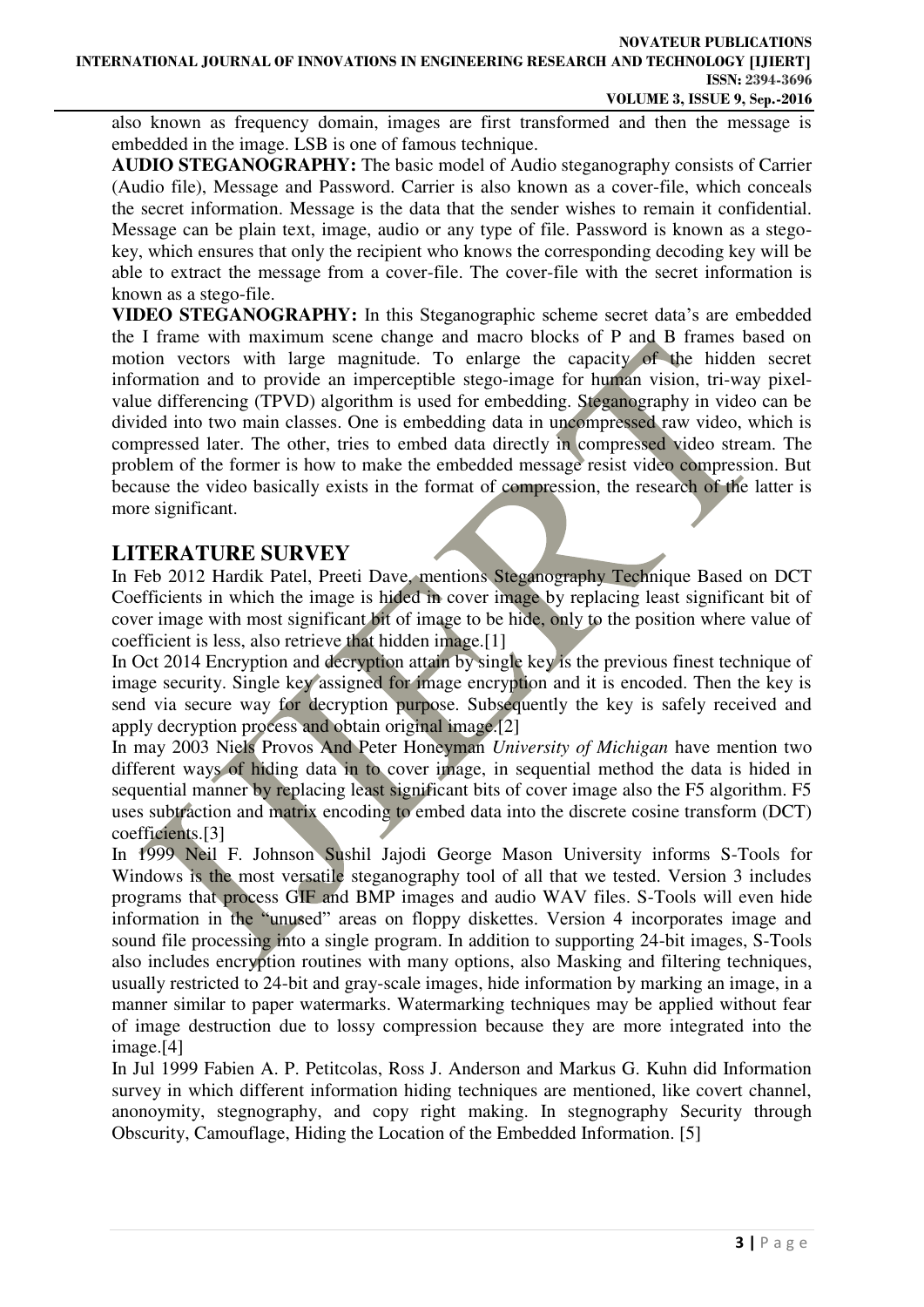In year 2004 Rufeng Chu, Xinggang You, Xiangwei Kong, Xiaohui Ba, Department of Electronic Engineering, Dalian University of Technology, Dalian, China mention a method for Resisting Statistical Attacks by a DCT-based Image Steganographic method.[6]

### **RELATED THEORY**

First stage is encryption in which Source image is converted to Encrypted form with the secret key. This key is send to destination in different way, the second stage is decryption stage in which the original secrete image is retrieval. As shown in block diagram, the system first we have to select cover image from the set. Then by finding DCT coefficients of pixel values of cover image, by deciding threshold value of coefficient maintain one key matrix.

#### **ENCRYPTION**

First Select Carrier Image, Key image from the set, Find DCT coefficients of Carrier Image. Traverse through each pixel in Carrier Image till end of Information Image. If DCT coefficient value is below threshold then replace LSB(s) with MSB(s) of pixels in Information Image. Insert 1 at that location in the key matrix else skip the element and insert 0 to location.

The process of embedding a secrete image into cover image is as follows.

Both parties (sender & receiver) have agreed on set of carrier image to be used as well as set of key Image which means for exchanging required parameters is pre decided and ratio of the size of Information image and carrier image is 1:8 and in gray scale. As shown in figure below, In the embedding process first we have to select cover image from the set.

Step 1: Select Information image to be transmitted and key Image from the given set of images read it in matrix form.

Step 2: To encode image perform Ex-Or operation of Information image and Key image.

Step 3: Select Carrier Image from the set of images read it in matrix form..

Step 4: Apply DCT to carrier image which result in DCT coefficients matrix.

Step 4: Traverse through each pixel in DCT coefficient matrix of Carrier Image till end of exored Image.

Step 5: If DCT coefficient value is below threshold then replace LSB(s) of carrier image with MSB(s) of pixels in ex-ored Image and Insert 1 at that location in the key element matrix else Insert 0 to key element matrix and process next element.

Step 6: Resultant stego image will be generated.

The above algorithm is used to encryption which is used to create a stego image. The first step is select the information image and set of key image from set of images. To make it more secure we encode the information image by performing exor operation with key image we get exored image care should be taken as the sizes of both images are same.

Next step is used to select the carrier image from the set of images, the selection of carrier image is 8 times greater than the information image, perform the DCT of carrier image the fix a threshold value. Depends on the threshold value, if DCT coefficient value is below threshold then replace LSB(s) with MSB(s) of pixels in ex-ored Image and insert 1 at location of key matrix. This process will be carried out till all elements of exored image placed in carrier image. the resultant image is Stego image.

### **DECRYPTION**

In this part when the Stego image is accepted by the receiver, as per providing key image is selected which is then ex-ored with stego image.

At next level this image is processed, by considering Key matrix, which is then traverse till the end. If value 1 is appeared in key matrix then extract LSB (Least Significant Bit) value of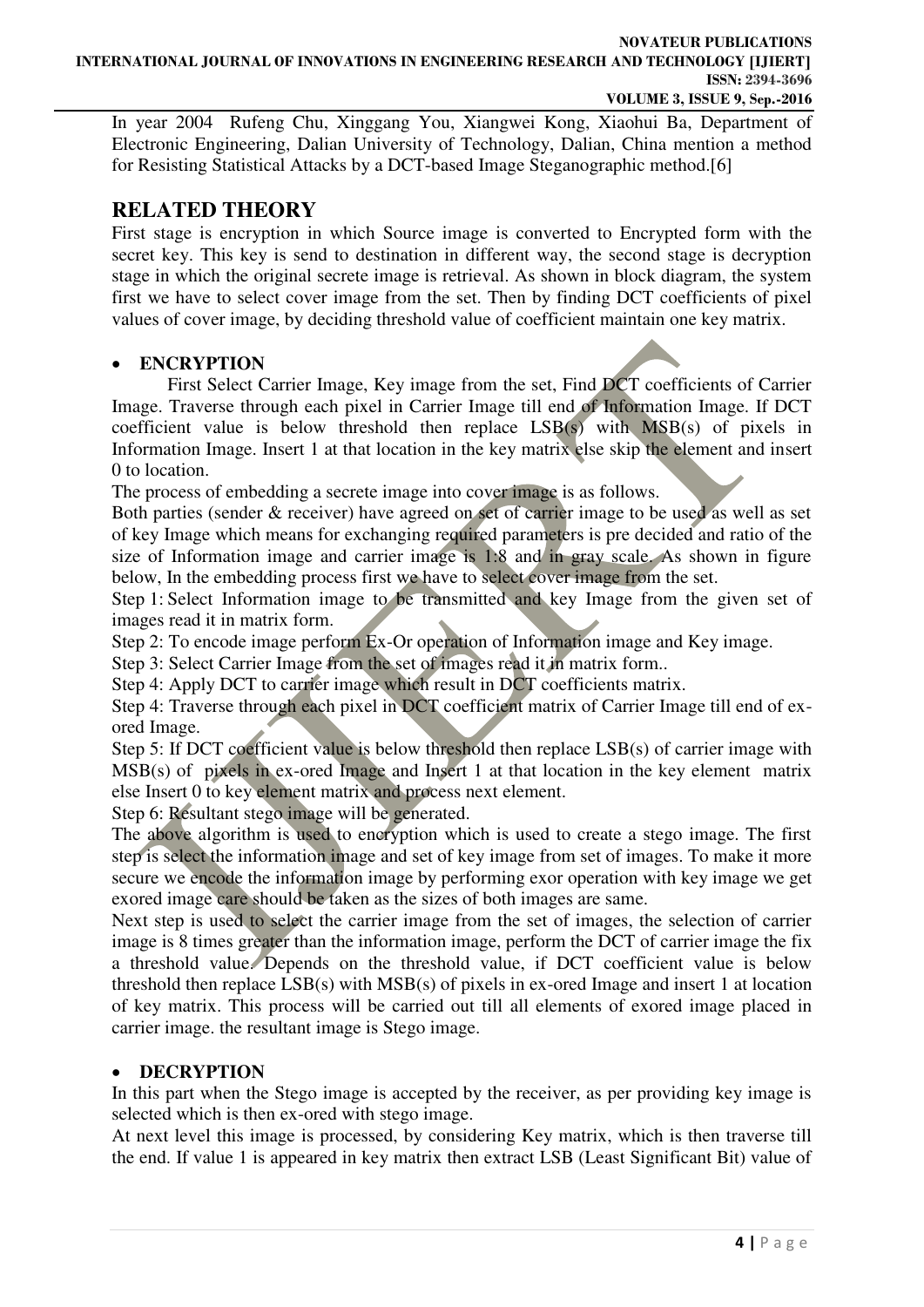appropriate secured image so combining these we get the source image which is hidden in carrier image

Step 1: Get the Stego Image. Read it into matrix form.

Step 2: Traverse through each pixel in Stego Image till last intensity value of Stego image.

Step 3: Check the key element matrix for that location. If it is 1, then extract LSB(s) from Stego Image otherwise Apply step 2 on to next pixel.

Step 4: Apply bitwise Ex-Or operation to resultant image matrix with Key image matrix.

Step 5: the resultant we get extracted information image.

The decryption can be done with the help of key matrix, the stego image is considered by traversing each element of key matrix and stego element matrix; if element is 1 then extract the LSB(s) of Stego Image. This process is carried out till the last element of key matrix.

After extracting the image, to decode this image the key image is used. The exor operation is perform to get the original image. The key image provided to destination using different ways.

As this algorithm is implemented on computer by considering transmitter and receiver together, we proposed a GUI developed in MATLAB. This GUI is shown in figure 3.



**Fig. 3 GUI for Encryption and Decryption algorithm.** 

### **FUTURE SCOPE**

The size ratio between cover image and information image should be small. Speed of operation needs to be increased. The information can be hide into audio as well as video form.

### **EXPERIMENTAL RESULT**

This section we have discussed some experimental result, The information image and cover image are selected as true color images, the resultant stego image is generated, the figure 4 shows final result of the generation of stego image and extracted to original image.



**Figure 4: Generated stego image and Extracted information image.**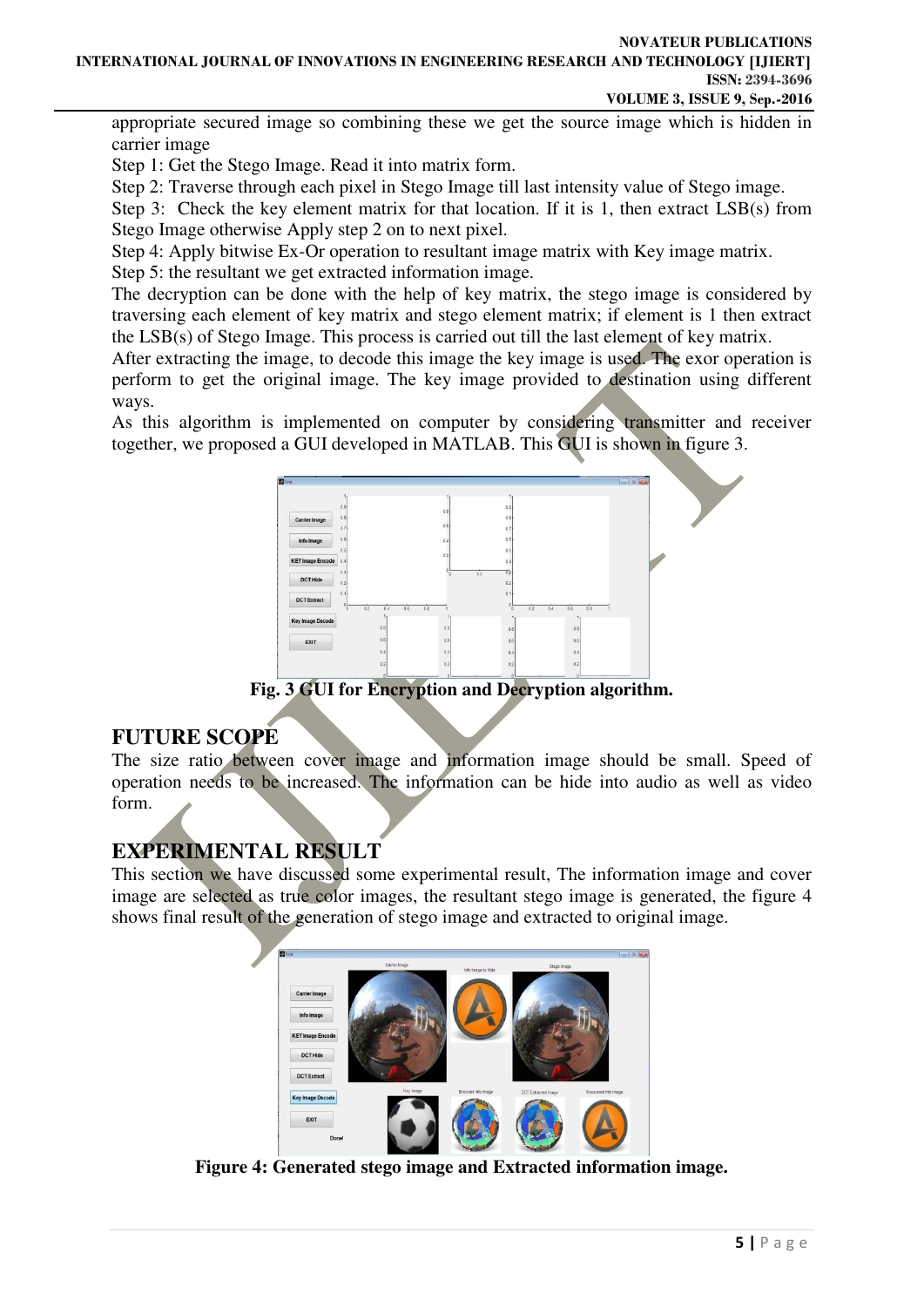#### **NOVATEUR PUBLICATIONS INTERNATIONAL JOURNAL OF INNOVATIONS IN ENGINEERING RESEARCH AND TECHNOLOGY [IJIERT] ISSN: 2394-3696 VOLUME 3, ISSUE 9, Sep.-2016**

The analysis of this method done by using PSNR and histogram. It is ratio between the maximum possible power of a signal and the power of corrupting noise that affects the fidelity of its representation. PSNR is usually expressed in terms of the logarithmic decibel scale.

Histogram is graphical representation of tonal distribution at individual pixel value. Both parameter calculated to analysis Information image and extracted image, and Cover image and Stego image.

Figure 5 & figure 6 shows the PSNR and histogram of analysis Information image and extracted image.



**Figure 5: histogram of analysis Information image and extracted image.** 



**Figure 6: PSNR analysis Information image and extracted image** 

Figure 7 & figure 8 shows the PSNR and histogram of analysis Cover image and stego image.



**Figure 7: Histogram analysis Cover image and stego image.**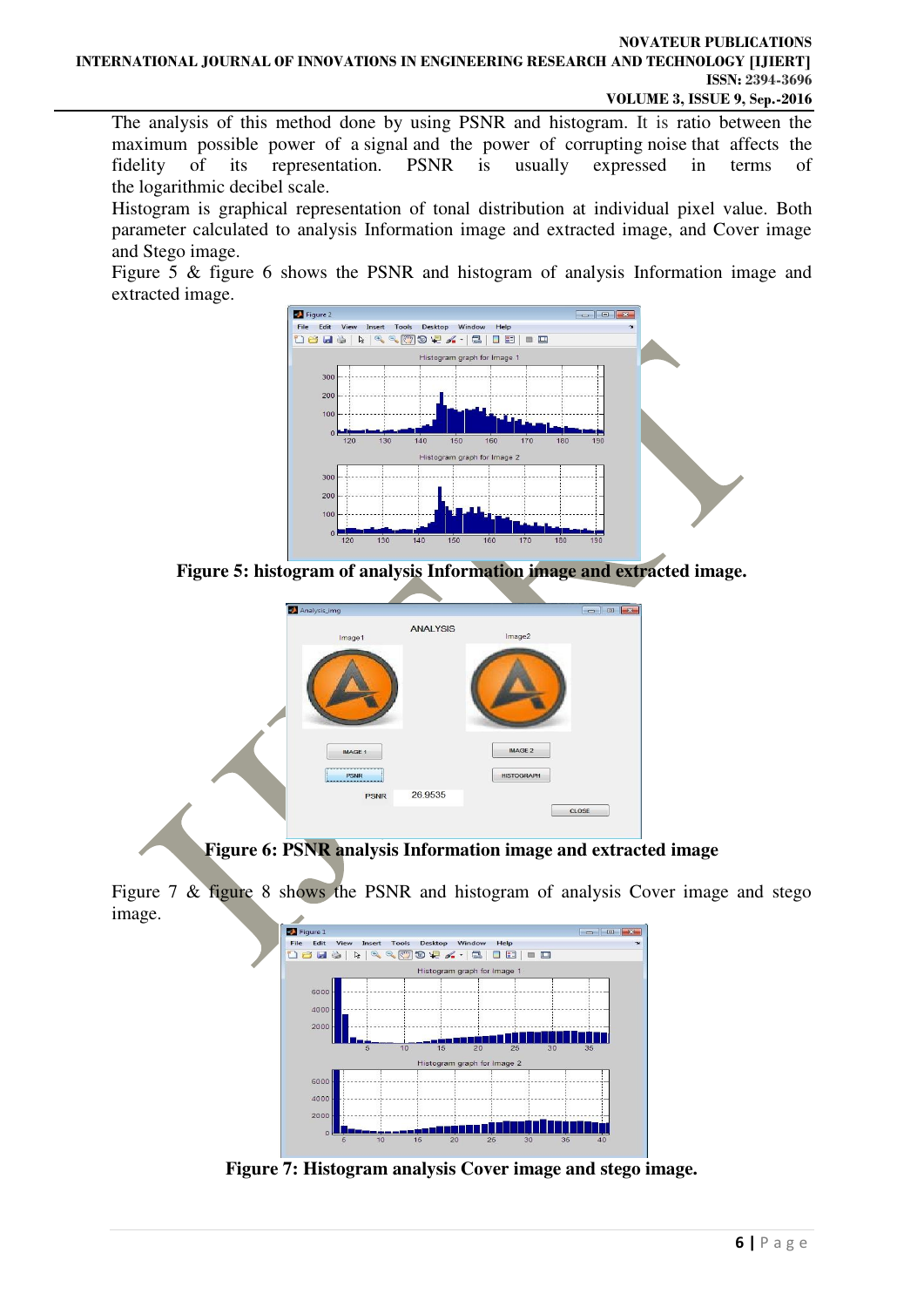

**Figure 8: PSNR analysis Cover image and stego image.** 

### **CONCLUSION:**

Image security using Steganography, we used LSB and DCT method. In this method PSNR value is up to 55.713. the histogram shown in the figure shows the equality between information image and extracted image. Similarly the cover image and stego image seems visibly equal but histogram in figure 7 shows dissimilarity between both.

The Discrete cosine transform technique is much suitable method for hiding image than LSB technique in Stegnography as this method depends on threshold value. The size of carrier image and information image must be large enough to hide information completely, along with encoding the stego image become secure. A key image is required to encode as well as decoding. Since this operation speed more as size of image is large.

### **REFERENCES**

- 1) Hardik Patel, Preeti Dave, "*Steganography Technique Based On Dct Coefficients" International Journal Of Engineering Research And Applications (IJERA) ISSN: 2248- 9622 pp.713-717*
- 2) Kaladharan N, "*Unique Key Using Encryption And Decryption Of Image", International Journal Of Advanced Research In Computer And Communication Engineering Vol. 3, Issue 10, October 2014 ISSN (Online) : 2278-1021 ISSN (Print) : 2319-5940 Page 8102- 8104.*
- 3) N. Provos And P. Honeyman, "*Hide And Seek: An Introduction To Steganography", IEEE Security And Privacy, 1540-7993/03,Mar 2003, 32-44.*
- 4) Neil F. Johnson And Sushil Jajodia, "*Exploring Steganography: Seeing The Unseen", IEEE Computer, 0018-9162/98 ,Feb 1998, 26-34.*
- 5) Fabien A. P. Petitcolas, Ross J. Anderson And Markus G. Kuhn," *Information Hiding-A Survey, IEEE, Special Issue On Protection Of Multimedia Content",0018–9219/99, Vol. 87, No. 7, Jul 1999, 1062-1078.*
- 6) Rufeng Chu, Xinggang You, Xiangwei Kong And Xiaohui Ba, "*A Dct-Based Image Steganographic Method Resisting Statistical Attacks", ICASSP IEEE,V-953, 2004, 953- 956.*